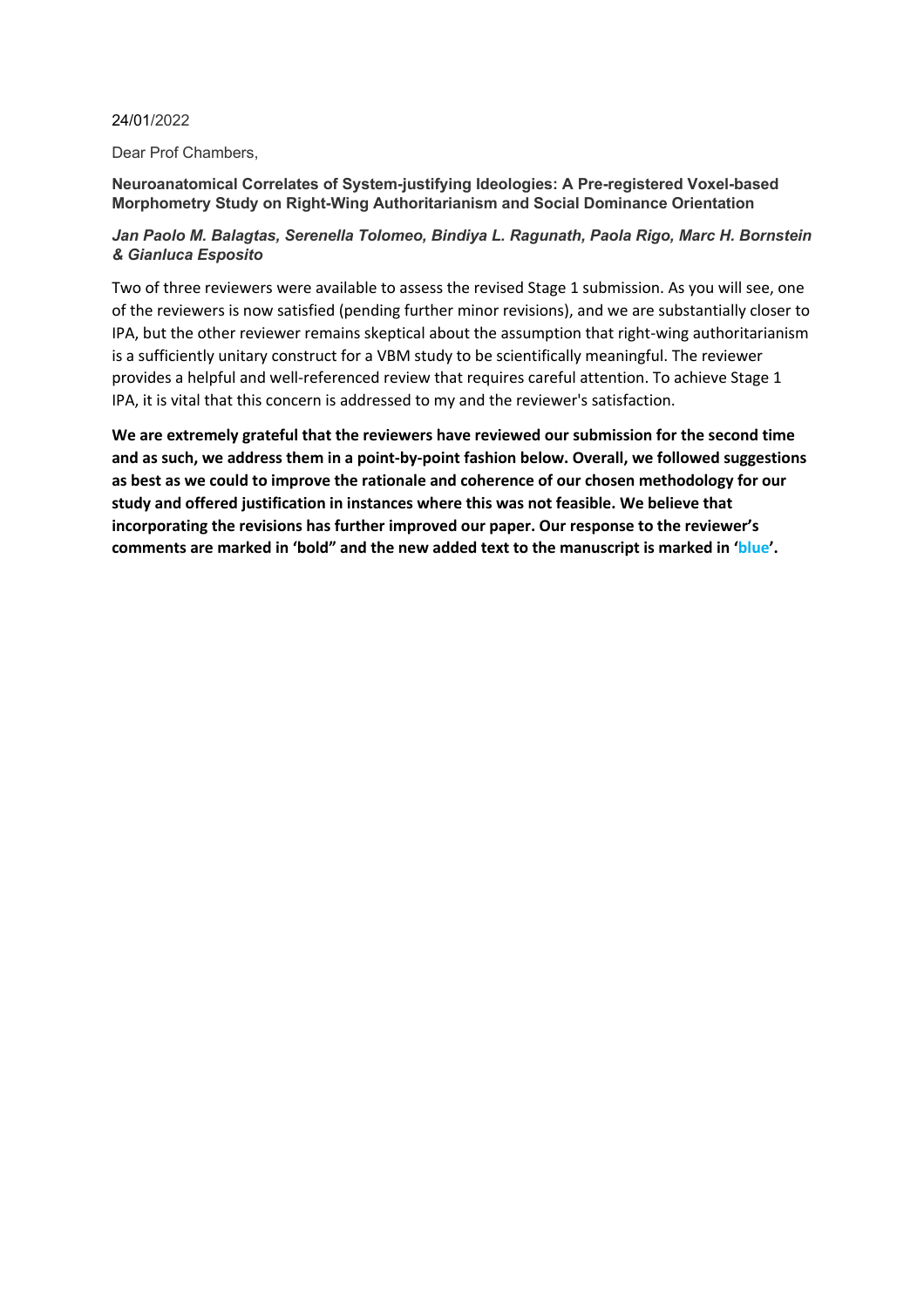## **Reviewer 1**

The authors have now provided the missing details regarding the ROI-definition and statistical analysis. I have still one remaining minor issue regarding "1B": Indeed, Baumgartner et al., 2013 analyzed associations of SDO and brain structure (s. also Supplementary Table S3). Apart from this issue, I have no further comments. Admittedly, I am still a bit confused regarding the assumed unidimensionality of RWA and SDO (which justifies the expected association with similar brain structures) on the one hand, and the assumed independence of RWA and SDO in the study sample on the other hand. I am really curious to see the findings here.

**We would like to thank the reviewer for bringing the supplementary materials of the Baumgartner et al., 2013 reference to our attention. This was an oversight on our part.** 

**We address the point that at least one study has attempted to identify neuroanatomical correlates of SDO in p.10:**

**"Additionally, another study by Baumgartner et al. (2013) did not find a significant association between subscales of SDO and volume of dorsolateral medial PFC, a region anatomically proximal to the dlPFC (see supplementary materials, S3). It is thus unlikely that SDO will be associated with this cluster of regions."**

**The reviewer highlights an important issue regarding understandable confusion associated with discussing the alternative perspective that RWA and SDO are essentially measuring the same construct. Therefore, we endeavour to clarify our stance on this issue on p.8:**

**"To proceed with investigating the neuroanatomical correlates of RWA and SDO with a strong predictive framework, we believe the core theoretical stance we prescribe bears repetition. Though it is unlikely that RWA and SDO measure a unidimensional construct, it is instructive for this investigation to respect them as system-justifying ideologies with the same goal of maintaining existing social hierarchies albeit achieved in different ways. Therefore, we postulate that the status of RWA and SDO as system-justifying ideologies will manifest as an overlap in at least one brain region. At the same time, the DPM model argues that RWA and SDO are derived from different underlying motivations and observable outcomes (i.e. the different ways existing social hierarchies are maintained). In alignment with this model, we predict that RWA and SDO will also correlate with at least one other brain region independent of one another."**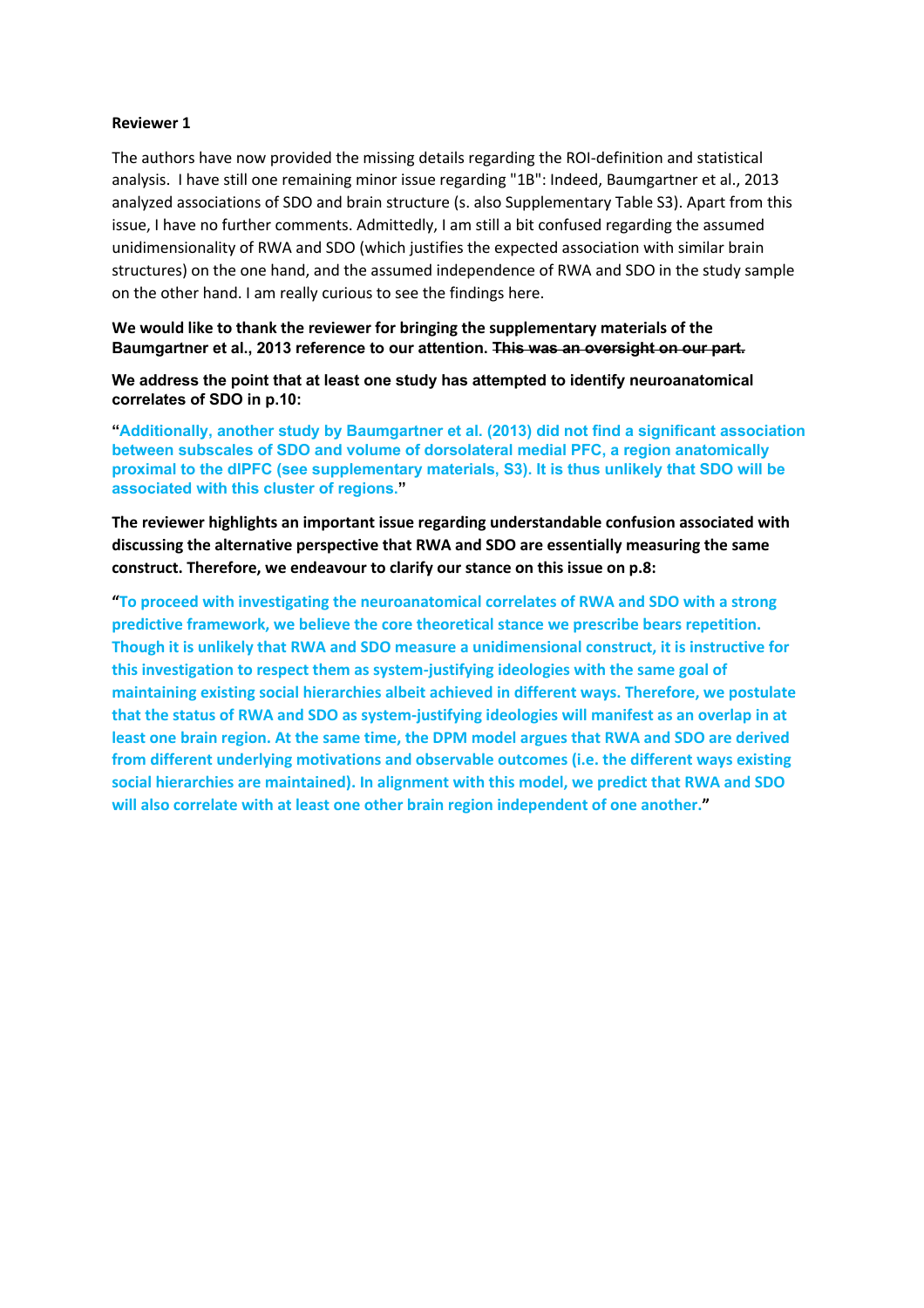## **Reviewer 2**

**Thanks to the authors for their responses and clarifications. I am not convinced that the measure of RWA as a unitary construct is appropriate for a VBM study. The authors' responses to my concerns about how authoritarian submission relates to RWA ideology are based on Altemeyer's (1998) conceptual framework, but empirical evidence is lacking. The authors note that the RWA scale has been found to demonstrate acceptable psychometric properties; however, that does not mean that RWA, as measured by the RWA scale, is a unitary trait or trait-like characteristic suitable for use in a VBM study. The evidence I have seen does not seem to indicate that measuring RWA in this way is "carving nature at its joints". Please see my responses to individual points below.**

| Page | Line(s) | <b>Comments</b>                                                                                                                                                                                                                                                                                                                                                                                                                                                                                           |
|------|---------|-----------------------------------------------------------------------------------------------------------------------------------------------------------------------------------------------------------------------------------------------------------------------------------------------------------------------------------------------------------------------------------------------------------------------------------------------------------------------------------------------------------|
| 3    | 5       | I'm not clear what 'hallmark characteristic' means in this context. Is<br>authoritarian submission a core component of RWA ideology, such that if<br>one doesn't exhibit authoritarian submission, then one can't be<br>categorised as holding RWA ideology? Or is it possible (albeit unusual) to<br>hold RWA ideology but not be obedient to authority? I'd recommend re-<br>phrasing this sentence to clarify.                                                                                         |
|      |         | We thank the reviewer and have made the necessary edit to clarify<br>authoritarian submission as a covarying trait (with the other two traits)<br>of RWA ideology (p.3):                                                                                                                                                                                                                                                                                                                                  |
|      |         | "Altemeyer (1998) conceptualized right wing authoritarianism (RWA) as<br>an ideology that can be understood as a cluster of three covarying traits:<br>authoritarian submission, authoritarian aggression and conventionalism.<br>That is, these traits comprise a singular measure of RWA. Authoritarian<br>submission or the tendency to almost unquestioningly obey an authority<br>figure is one such hallmark trait of RWA."                                                                         |
|      |         | Thank you for clarifying Altemeyer's (1998) conceptualisation. Empirical<br>evidence is needed as well though. Research has found that authoritarian<br>submission, authoritarian aggression and conventionalism can be<br>differentially associated with ideological beliefs (Reese, 2012), suggesting<br>that these do not covary to the point of singularity. There is also evidence<br>that conventionalism can be de-coupled from authoritarianism (e.g.<br>Passini, 2017; Torres-Vega et al., 2021) |
|      |         | Passini, S. (2017). Different Ways of Being Authoritarian: The Distinct<br><b>Effects of Authoritarian Dimensions on Values and Prejudice. Political</b><br>Psychology, 38(1), 73-86. https://doi.org/10.1111/pops.12309                                                                                                                                                                                                                                                                                  |
|      |         | Reese, G. (2012). When Authoritarians Protect the Earth-Authoritarian<br>Submission and Proenvironmental Beliefs: A Pilot Study in Germany.<br>Ecopsychology, 4(3), 232-236. https://doi.org/10.1089/eco.2012.0035                                                                                                                                                                                                                                                                                        |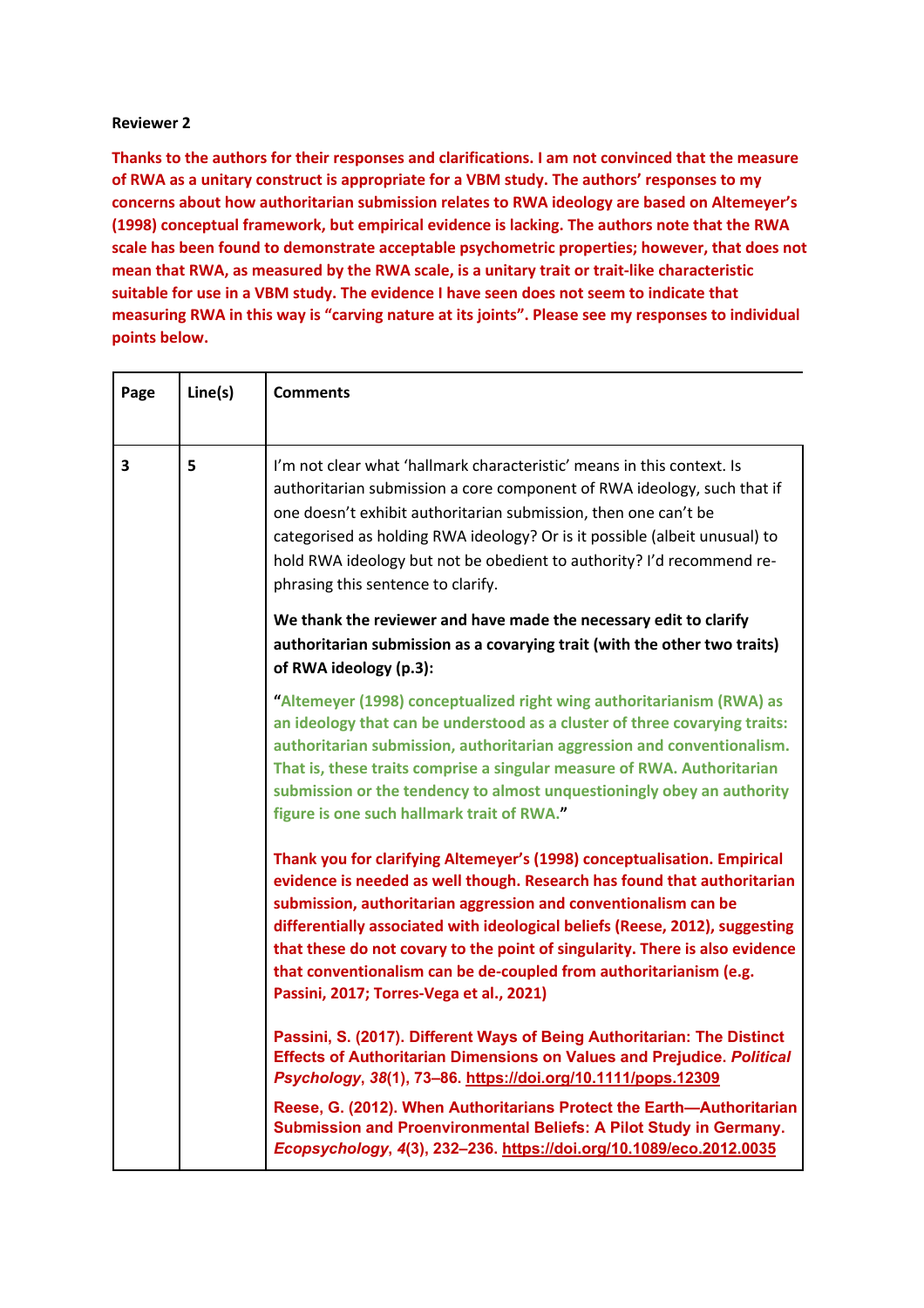|    | Torres-Vega, L. C., Ruiz, J., & Moya, M. (2021). Dangerous Worldview<br>and Perceived Sociopolitical Control: Two Mechanisms to Understand<br><b>Trust in Authoritarian Political Leaders in Economically Threatening</b><br><b>Contexts. Frontiers in Psychology, 12, 623.</b><br>https://doi.org/10.3389/fpsyg.2021.603116                                                                                                                                                                                                                                                                                                                                                                                                                                                                                                                                                                                                                                                                                                                                                                                                                                                                                                                                                                                                                                                                                                                                                                 |
|----|----------------------------------------------------------------------------------------------------------------------------------------------------------------------------------------------------------------------------------------------------------------------------------------------------------------------------------------------------------------------------------------------------------------------------------------------------------------------------------------------------------------------------------------------------------------------------------------------------------------------------------------------------------------------------------------------------------------------------------------------------------------------------------------------------------------------------------------------------------------------------------------------------------------------------------------------------------------------------------------------------------------------------------------------------------------------------------------------------------------------------------------------------------------------------------------------------------------------------------------------------------------------------------------------------------------------------------------------------------------------------------------------------------------------------------------------------------------------------------------------|
| 26 | "authoritarian submission, and by extension the RWA ideology" - I think<br>there is a logical fallacy here. Even if those who hold RWA ideology always<br>exhibit authoritarian submission, it does not mean that those who exhibit<br>authoritarian submission will always hold RWA.                                                                                                                                                                                                                                                                                                                                                                                                                                                                                                                                                                                                                                                                                                                                                                                                                                                                                                                                                                                                                                                                                                                                                                                                        |
|    | We thank the reviewer for this point and we would like to further clarify<br>on how the three traits are related to RWA. The original<br>conceptualisation of the RWA scale is such that theoretically, the three<br>traits are subsumed under a unidimensional construct of RWA, not only<br>because they are correlated but they covary with one another<br>(Altemeyer, 1998). This is likely to be a result of how the items were<br>phrased. Visual inspection of the scale would reveal that a handful of the<br>items are double or triple barrelled, in that they measure more than one<br>of the covarying traits.<br>To illustrate, one of the items can be divided into their individual traits:<br>"Our country desperately needs a mighty leader (authoritarian<br>submission); who will do what has to be done to destroy (authoritarian<br>aggression); the radical new ways and sinfulness that are ruining us<br>(conventionalism)". Nevertheless, both the 32-item and 22-item versions<br>of the scale demonstrate acceptable psychometric properties and are the<br>most widely used version of the RWA scales and were therefore utilized<br>in this manuscript. In this way, the logic of authoritarian submission<br>having a biological basis would extend to the<br>RWA ideology, which has also been noted in other published work (e.g.<br>Warner, Tranel & Asp (2016) The Henchman's Brain<br>Neuropsychological Implications of Authoritarianism and Prejudice). |
|    | Other research suggests that authoritarian submission may not be<br>strongly related to ideology however (e.g. Vallerga, 2010).                                                                                                                                                                                                                                                                                                                                                                                                                                                                                                                                                                                                                                                                                                                                                                                                                                                                                                                                                                                                                                                                                                                                                                                                                                                                                                                                                              |
|    | There is also evidence in support of the argument that RWA is not a<br>stable personality dimension, but is better conceptualized as latent<br>predisposition that includes three distinct underlying dimensions, which<br>may fluctuate depending on the contextual level of perceived threat to<br>collective security (Winter et al., 2021).                                                                                                                                                                                                                                                                                                                                                                                                                                                                                                                                                                                                                                                                                                                                                                                                                                                                                                                                                                                                                                                                                                                                              |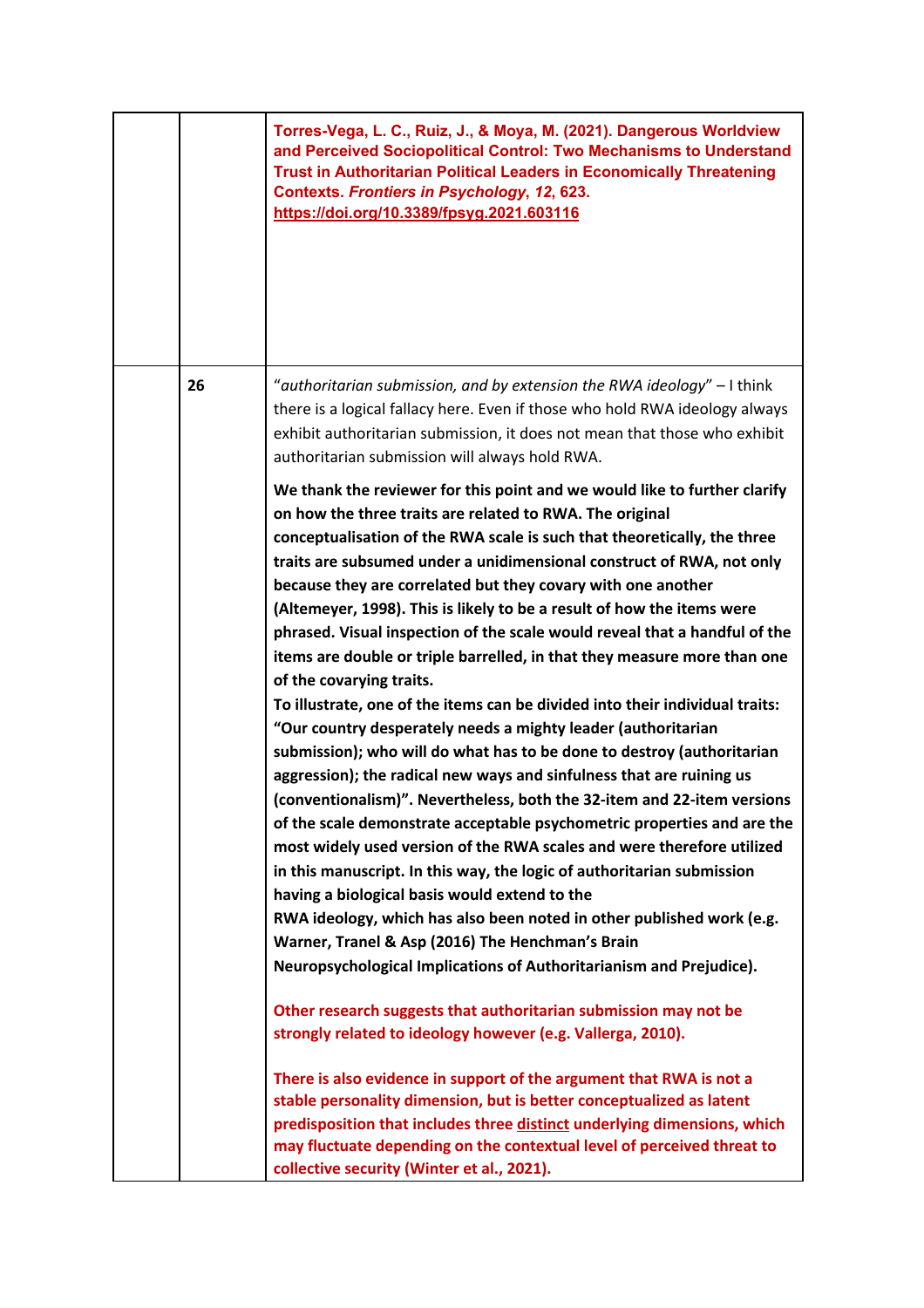| As the authors note, the RWA scale conflates authoritarian submission,<br>authoritarian aggression and conventionalism. Conventionalism in the<br>RWA is also operationalised as conservatism. Recent data (Nemet, 2018)<br>fails to support a single construct underlying all RWA items, and instead<br>suggests that attitudes toward individual freedoms (e.g. sexual, religious,<br>vocational, etc.) may be distinct from authoritarianism (Arikan &<br>Sekercioglu, 2019; Costello et al., 2020).<br>Arikan, G., & Sekercioglu, E. (2019). Authoritarian Predispositions and<br>Attitudes Towards Redistribution. Political Psychology, 40(5), 1099-<br>1118. https://doi.org/10.1111/pops.12580<br>Costello, T. H., Bowes, S., Stevens, S. T., Waldman, I., Tasimi, A., &<br>Lilienfeld, S. O. (2020). Clarifying the Structure and Nature of Left-Wing<br>Authoritarianism. PsyArXiv. https://doi.org/10.31234/osf.io/3nprq<br>(2018).<br><b>Relationship Between</b><br>Nemet,<br>J.<br>The<br><b>Right-Wing</b><br><b>Authoritarianism &amp; Support for Military Action Among Millennial Voters.</b><br>https://academicworks.cuny.edu/jj_etds/56<br>Vallerga, M. E. (2010). Pure Authoritarianism: A New Approach to<br>Authoritarianism [Master of Arts, San Jose State University].<br>https://doi.org/10.31979/etd.5xnf-haax<br>Winter, T., Jose, P., Riordan, B., Bizumic, B., Ruffman, T., Hunter, J.,<br>Hartman, T. K., & Scarf, D. (2021). Left-wing support of authoritarian<br>submission<br>protect against<br>societal<br>PsyArXiv.<br>to<br>threat.<br>https://doi.org/10.31234/osf.io/hu9ef |
|-----------------------------------------------------------------------------------------------------------------------------------------------------------------------------------------------------------------------------------------------------------------------------------------------------------------------------------------------------------------------------------------------------------------------------------------------------------------------------------------------------------------------------------------------------------------------------------------------------------------------------------------------------------------------------------------------------------------------------------------------------------------------------------------------------------------------------------------------------------------------------------------------------------------------------------------------------------------------------------------------------------------------------------------------------------------------------------------------------------------------------------------------------------------------------------------------------------------------------------------------------------------------------------------------------------------------------------------------------------------------------------------------------------------------------------------------------------------------------------------------------------------------------------------------------------------------------------------------------------------------|
|                                                                                                                                                                                                                                                                                                                                                                                                                                                                                                                                                                                                                                                                                                                                                                                                                                                                                                                                                                                                                                                                                                                                                                                                                                                                                                                                                                                                                                                                                                                                                                                                                       |
|                                                                                                                                                                                                                                                                                                                                                                                                                                                                                                                                                                                                                                                                                                                                                                                                                                                                                                                                                                                                                                                                                                                                                                                                                                                                                                                                                                                                                                                                                                                                                                                                                       |
|                                                                                                                                                                                                                                                                                                                                                                                                                                                                                                                                                                                                                                                                                                                                                                                                                                                                                                                                                                                                                                                                                                                                                                                                                                                                                                                                                                                                                                                                                                                                                                                                                       |
|                                                                                                                                                                                                                                                                                                                                                                                                                                                                                                                                                                                                                                                                                                                                                                                                                                                                                                                                                                                                                                                                                                                                                                                                                                                                                                                                                                                                                                                                                                                                                                                                                       |
|                                                                                                                                                                                                                                                                                                                                                                                                                                                                                                                                                                                                                                                                                                                                                                                                                                                                                                                                                                                                                                                                                                                                                                                                                                                                                                                                                                                                                                                                                                                                                                                                                       |
|                                                                                                                                                                                                                                                                                                                                                                                                                                                                                                                                                                                                                                                                                                                                                                                                                                                                                                                                                                                                                                                                                                                                                                                                                                                                                                                                                                                                                                                                                                                                                                                                                       |
| We would like to extend our deepest gratitude to the reviewer for taking<br>pains to systematically score the RWA literature. More recent research<br>has been gaining a better understanding that RWA can be interpreted as<br>three separate dimensions. Unfortunately, with the current dataset, it is<br>not possible to tease apart the three dimensions given the nature of the<br>scale administered. That is, the 22-item version of the RWA scale used<br>(Altemeyer, 2006) uses double and triple-barrelled questions that contain<br>multiple dimensions in a single item. As it stands, we cannot easily make<br>the distinction of which item falls under conventionalism, authoritarian<br>submission and authoritarian aggression (e.g. "7. The only way our<br>country can get through the crisis ahead is to get back to our traditional<br>values, put some tough leaders in power, and silence the troublemakers<br>spreading bad ideas", "10. Our country will be destroyed someday if we<br>do not smash the perversions eating away at our moral fiber and<br>traditional beliefs", "19. Our country will be great if we honor the ways of<br>our forefathers, do what the authorities tell us to do, and get rid of the<br>"rotten apples" who are ruining everything", etc.). This is an important<br>limitation of the current study. One way to go around this is to first<br>subject the responses to the RWA scale to factor analysis. However,<br>because the items themselves are double/triple-barrelled,<br>interpreting/labeling the emerging factors may not be feasible.           |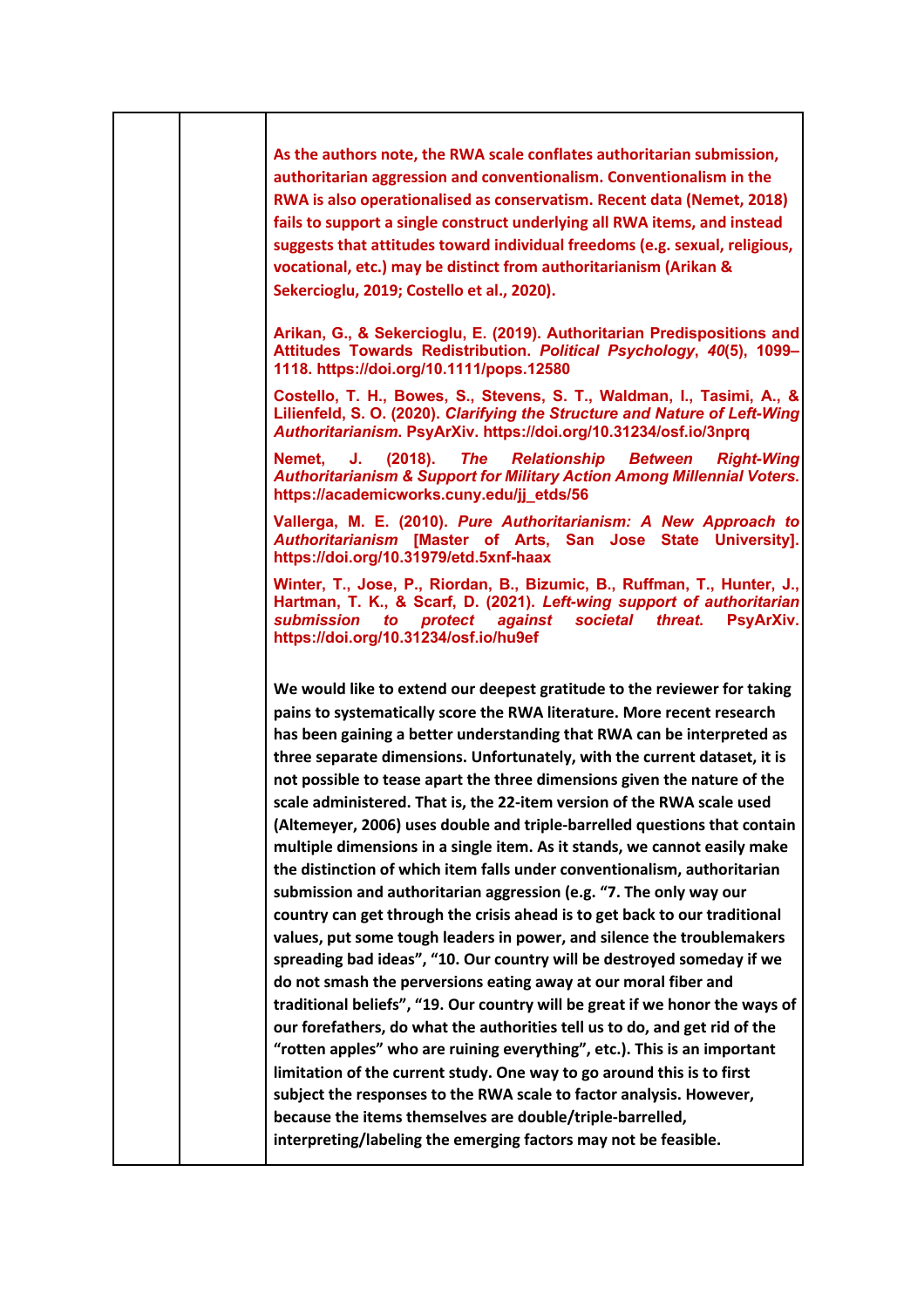|  | This is, of course, a direction for future research that is worth exploring,<br>particularly whether or not the three separate subscales map better at a<br>neural level than the superordinate RWA scale.                                                                                                                                                                                                                                                                                                                                                                                                                                                                                                                                                                                                                                                                                                                                                                                                                                                                                                                                                                                                                                                                                                                                                                                                                                                                                            |
|--|-------------------------------------------------------------------------------------------------------------------------------------------------------------------------------------------------------------------------------------------------------------------------------------------------------------------------------------------------------------------------------------------------------------------------------------------------------------------------------------------------------------------------------------------------------------------------------------------------------------------------------------------------------------------------------------------------------------------------------------------------------------------------------------------------------------------------------------------------------------------------------------------------------------------------------------------------------------------------------------------------------------------------------------------------------------------------------------------------------------------------------------------------------------------------------------------------------------------------------------------------------------------------------------------------------------------------------------------------------------------------------------------------------------------------------------------------------------------------------------------------------|
|  | Notwithstanding, we believe that there is merit in proceeding with the<br>current analysis using RWA as a singular measure. With regards to our<br>hypotheses, the theoretical frameworks we are basing our predictions on<br>(i.e. system justifying ideologies and dual process model) conceptualise<br>RWA as a singular measure that contrasts with SDO so to remain<br>consistent with how RWA has been studied thus far would allow us to<br>directly test whether or not these frameworks of system-justifying<br>ideologies and DPM are valid at a neural level. On a more empirical<br>perspective, we have good reason to believe that RWA can be viewed and<br>measured as a stable unidimensional trait. For one, the DPM literature<br>has demonstrated that longitudinally, RWA has acceptable test-retest<br>reliability across at least a five-month period after accounting for the<br>dangerous worldview, which according to the DPM model drives levels of<br>RWA (Sibley et al., 2007; Asbrock et al., 2010). Moreover, although the<br>22-item version cannot be subjected to factor analysis, one study did<br>conduct a set of factor analyses of RWA (and SDO) showing that the<br>multidimensional and unidimensional models of RWA demonstrate<br>acceptable fit to response data granted the items themselves were<br>already divided into their respective subscales (Kandler et al., 2016). This<br>gives credence to our current use of RWA as a unidimensional trait. |
|  | Asbrock, F., Sibley, C. G., & Duckitt, J. (2010). Right-wing<br>authoritarianism and social dominance orientation and the dimensions<br>of generalized prejudice: A longitudinal test. European Journal of<br>Personality, 24(4), 324-340.<br>Kandler, C., Bell, E., & Riemann, R. (2016). The structure and sources<br>of right-wing authoritarianism and social dominance<br>orientation. European Journal of Personality, 30(4), 406-420.<br>Sibley, C. G., Wilson, M. S., & Duckitt, J. (2007). Effects of dangerous<br>and competitive worldviews on right-wing authoritarianism and social<br>dominance orientation over a five-month period. Political<br>Psychology, 28(3), 357-371.                                                                                                                                                                                                                                                                                                                                                                                                                                                                                                                                                                                                                                                                                                                                                                                                          |
|  | Following this discussion, we make a clear admission to the limitation<br>but also credence to interpret the 22-item version of the RWA scale as<br>a stable unidimensional trait in the manuscript (p.16):                                                                                                                                                                                                                                                                                                                                                                                                                                                                                                                                                                                                                                                                                                                                                                                                                                                                                                                                                                                                                                                                                                                                                                                                                                                                                           |
|  | "At this juncture, it is worth noting that the version of the scale used in<br>this study has one main drawback. As the 22-item version of the RWA<br>scale uses double or triple-barrelled questions, it is not feasible to<br>tease apart which of the covariations (i.e. authoritarian submission,<br>authoritarian aggression, conventionalism) are reflected in the<br>participants' response to each item. That is, the 22-item RWA scale can<br>only be viewed as a unidimensional trait with three underlying<br>covariations. This is important to acknowledge given that recent<br>research into the structure of RWA demonstrates that the three<br>dimensions can be viewed as separate subscales (e.g. Passini, 2017;<br>Torres-Vega et al., 2021). In addition, Arikin & Sekercioglu (2019) also<br>argues that the construct of authoritarianism may be better                                                                                                                                                                                                                                                                                                                                                                                                                                                                                                                                                                                                                         |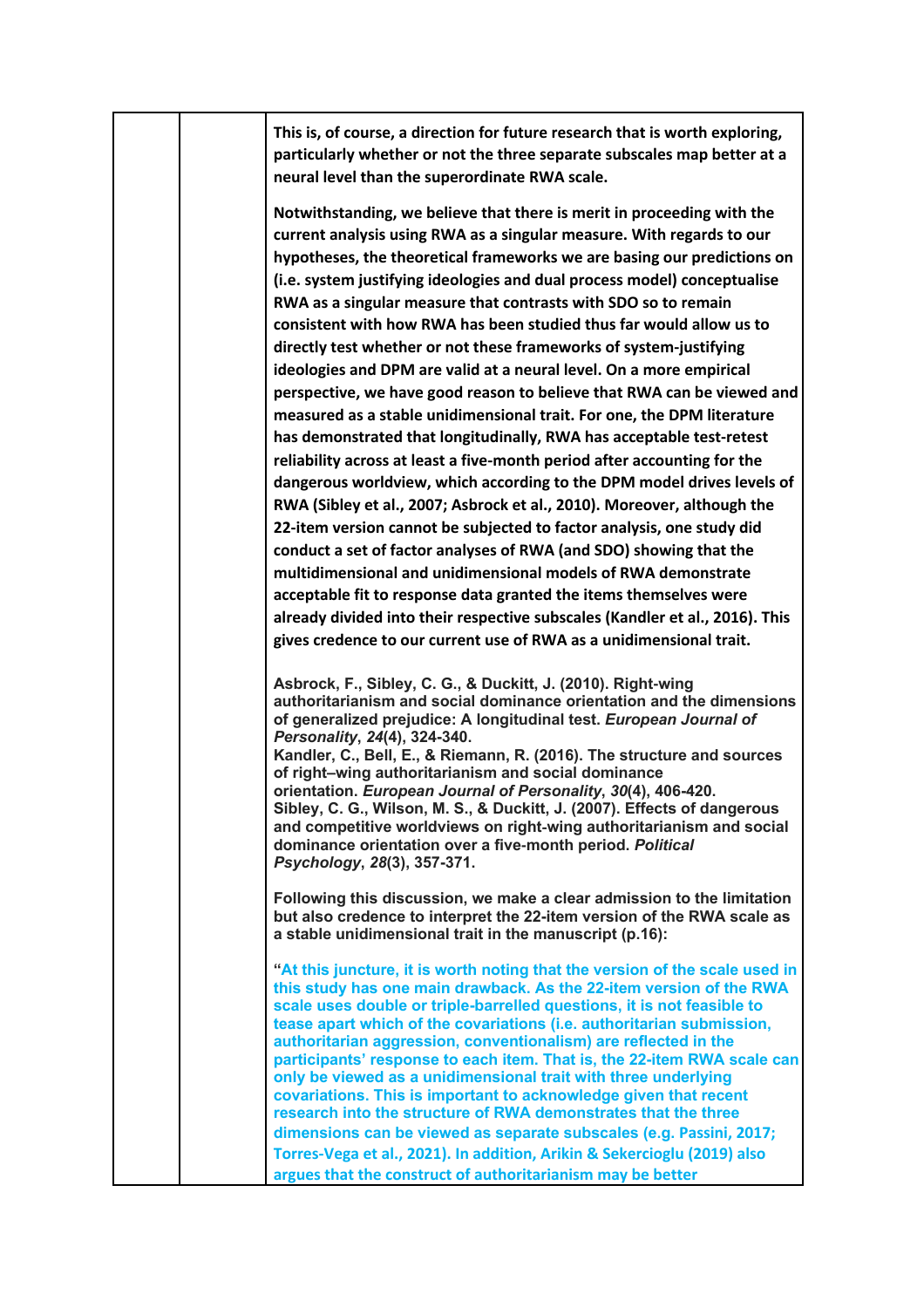|   |         | conceptualised as a predisposition as opposed to a stable trait.<br>Nevertheless, we have good reason to believe that there is merit in<br>exploring RWA as a stable unidimensional trait. With regards to our<br>hypotheses, the theoretical frameworks we are basing our predictions on<br>(i.e. system justifying ideologies and DPM model) conceptualise RWA as a<br>singular measure that can be contrasted with SDO, and so to follow how<br>RWA has been studied thus far would allow us to directly test whether or<br>not these frameworks are valid at a neural level. The DPM literature has<br>also employed cross-lagged data to show RWA has acceptable temporal<br>reliability across at least a five-month period, after accounting for the<br>dangerous worldview, which moderates RWA as predicted by the DPM<br>model (Sibley et al., 2007; Asbrock et al., 2010). Moreover, one study<br>conducted a set of factor analyses of RWA (and SDO) showing that both<br>multidimensional and unidimensional models of RWA demonstrate<br>acceptable fit to response data granted the items themselves were<br>already divided into their respective subscales (Kandler et al., 2016). This<br>gives credence to the conceptualisation we adopted of RWA as a<br>relatively stable unidimensional trait in this study." |
|---|---------|--------------------------------------------------------------------------------------------------------------------------------------------------------------------------------------------------------------------------------------------------------------------------------------------------------------------------------------------------------------------------------------------------------------------------------------------------------------------------------------------------------------------------------------------------------------------------------------------------------------------------------------------------------------------------------------------------------------------------------------------------------------------------------------------------------------------------------------------------------------------------------------------------------------------------------------------------------------------------------------------------------------------------------------------------------------------------------------------------------------------------------------------------------------------------------------------------------------------------------------------------------------------------------------------------------------------------------------|
| 8 | $16-18$ | This argument seems to undermine the rationale for the study. If self-<br>report measures are insufficient or inaccurate measures of RWA and SDO,<br>then how does it help to look at the neuroanatomical correlates of scores<br>on these self-report measures?                                                                                                                                                                                                                                                                                                                                                                                                                                                                                                                                                                                                                                                                                                                                                                                                                                                                                                                                                                                                                                                                     |
|   |         | We thank the reviewer for this suggestion and have made the necessary<br>amendment in the introduction (p.8):                                                                                                                                                                                                                                                                                                                                                                                                                                                                                                                                                                                                                                                                                                                                                                                                                                                                                                                                                                                                                                                                                                                                                                                                                        |
|   |         | "Although traditional self-report measurements of RWA and SDO have<br>demonstrated robust reliability and validity across multiple studies, the<br>examination into the neural bases of RWA and SDO can provide more<br>solid evidence for their status as stable individual differences."                                                                                                                                                                                                                                                                                                                                                                                                                                                                                                                                                                                                                                                                                                                                                                                                                                                                                                                                                                                                                                           |
|   |         | Please see my points above regarding evidence that RWA may not be<br>unidimensional and may be a motivational expression of underlying<br>predispositions, rather than a stable trait.                                                                                                                                                                                                                                                                                                                                                                                                                                                                                                                                                                                                                                                                                                                                                                                                                                                                                                                                                                                                                                                                                                                                               |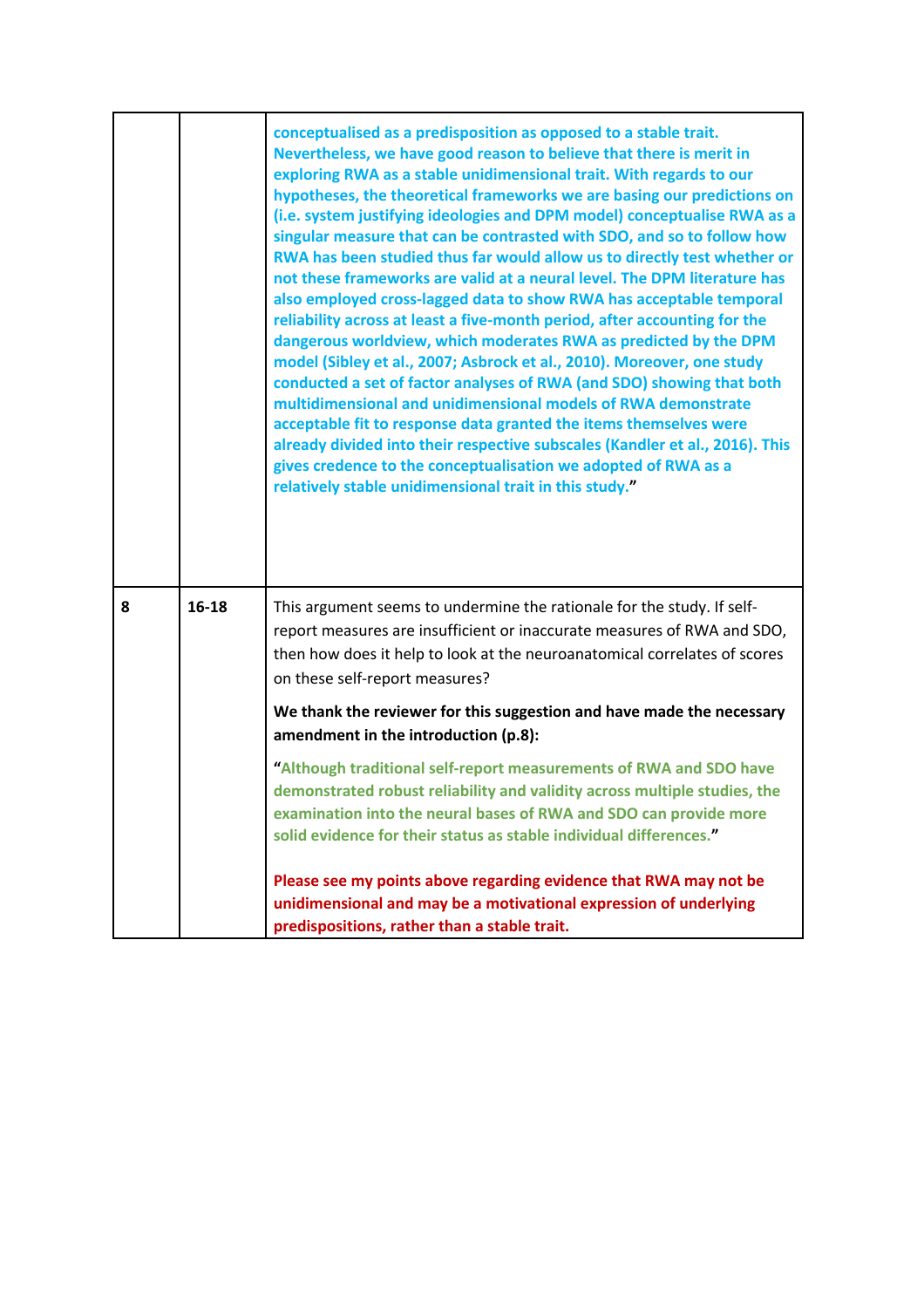| 8 | $27 - 32$ | This is a little unclear. To me, it reads as though the two predictions are<br>opposing, whereas in fact, they are concurrent predictions.                                                                                                                                                                                                                                                                                                                      |
|---|-----------|-----------------------------------------------------------------------------------------------------------------------------------------------------------------------------------------------------------------------------------------------------------------------------------------------------------------------------------------------------------------------------------------------------------------------------------------------------------------|
|   |           | We thank the reviewer for this highlighting this point and have made the<br>necessary amendment in the introduction (p.8):                                                                                                                                                                                                                                                                                                                                      |
|   |           | "We predict that RWA and SDO would involve identical brain regions as<br>they are both system-justifying ideologies that individuals espouse to<br>maintain the hierarchical structure of society. Additionally, these<br>constructs correlate but are nonetheless independent, and would<br>therefore recruit unique brain regions to differentially substantiate these<br>ideologies in terms of antecedents and outcomes as propounded by the<br>DPM model." |
|   |           | This seems to contradict the later sentence, "Our prediction of non-<br>overlapping neuroanatomical regions associated with RWA and SDO<br>suggests an independence of function between these two ideologies at<br>the neural level."                                                                                                                                                                                                                           |
|   |           | We thank the reviewer for highlighting this inconsistency. We have made<br>amendments to the latter sentence (see below).                                                                                                                                                                                                                                                                                                                                       |

| 10 | 29-31 | I don't follow the reasoning here. It could well be the case that SDO<br>covaries with STS and dIPFC activity when viewing faces of different<br>perceived ranks in real life, regardless of how social rank is defined?<br>We thank the reviewer for this clarification and agree that SDO is likely                                                                                                                                                                                                                                                                                                                                                 |
|----|-------|-------------------------------------------------------------------------------------------------------------------------------------------------------------------------------------------------------------------------------------------------------------------------------------------------------------------------------------------------------------------------------------------------------------------------------------------------------------------------------------------------------------------------------------------------------------------------------------------------------------------------------------------------------|
|    |       | associated with perceived ranks in real life. However, the finding that<br>SDO scores covary with STS and dIPFC is based on a loose operational<br>definition of 'superiority in a social hierarchy'. In the case of Ligneul et<br>al.'s study, this was defined as 'competitive skill' in the task. That is, the<br>authors implicitly defined 'winner' as 'more superior in a social<br>hierarchy'. Because there was no manipulation check of whether<br>participants perceived 'winners' as 'higher in rank' than another in a<br>social hierarchy, whether SDO scores covary with STS and dIPFC activity<br>due to perceived ranks is debatable. |
|    |       | We have also clarified this in the main text (p.10):                                                                                                                                                                                                                                                                                                                                                                                                                                                                                                                                                                                                  |
|    |       | "It is possible that participants did not perceive any social ranking during<br>the task at all. As there was no manipulation check for this implicit<br>assumption, it is not clear why SDO scores covaried with dIPFC and STS<br>activity. Consequently, the association between SDO and dlPFC and STS<br>regions may not be borne out once this particular task is no longer<br>carried out during the brain scan."                                                                                                                                                                                                                                |
|    |       | I understand this point now, thanks to the authors for clarifying.                                                                                                                                                                                                                                                                                                                                                                                                                                                                                                                                                                                    |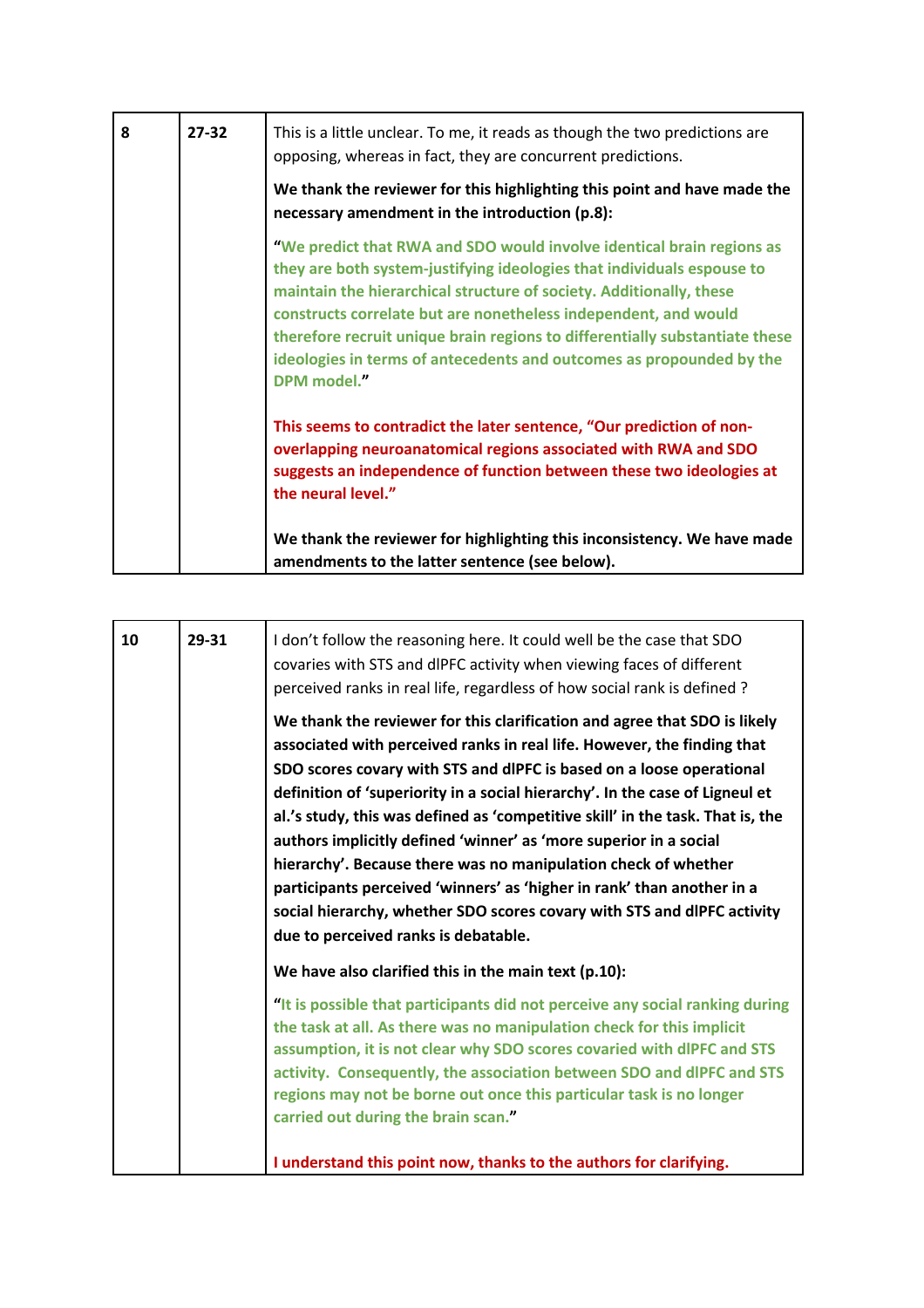| 11 | 9  | I don't understand why H4 includes only ACC, and not midcingulate cortex<br>as well?                                                                                                                                                                                                                                                                                                                                                                                                                                                                                                                                                                                                                                                                                                                                                                |
|----|----|-----------------------------------------------------------------------------------------------------------------------------------------------------------------------------------------------------------------------------------------------------------------------------------------------------------------------------------------------------------------------------------------------------------------------------------------------------------------------------------------------------------------------------------------------------------------------------------------------------------------------------------------------------------------------------------------------------------------------------------------------------------------------------------------------------------------------------------------------------|
|    |    | The description of Cazzato et al's findings mentions other regions within<br>the "social orienting circuit" $-1$ 'm not sure why the hypothesis is specific to<br>the MCC/ACC & insula, rather than including the whole social orienting<br>circuit?                                                                                                                                                                                                                                                                                                                                                                                                                                                                                                                                                                                                |
|    |    | We thank the reviewer for bringing this clarification to our awareness.<br>Research has made clear distinctions between ACC and MCC and it was a<br>mistake on our part to assume that one could substitute for the other.<br>Given that only the insula was a region that was found to be implicated<br>with SDO in both the Cazzato et al. and Chiao et al. studies, we opted to<br>focus H4 only on the association between SDO and insula. Additionally,<br>the Cazzato et al paper did not make any specific hypothesis of SDO<br>scores covarying with the whole social orienting circuit so we hesitate to<br>make any assumptions. We have also amended this in the main text<br>$(p.11)$ :<br>"Therefore, we believe it's likely that variation in SDO scores will be<br>negatively associated with structural volume of the insula (H4)." |
|    |    | We understand that this might cause some misunderstanding so we have<br>now deleted the paragraph in the introduction where we referred to the<br>social orienting circuit.<br>This seems much clearer now.                                                                                                                                                                                                                                                                                                                                                                                                                                                                                                                                                                                                                                         |
| 11 | 26 | As far as I can tell, there is insufficient grounds to predict that SDO scores<br>will not correlate with vmPFC. As the of Cazzato et al. study used an ROI<br>analysis, and the Chiao et al study reported activation in PFC.                                                                                                                                                                                                                                                                                                                                                                                                                                                                                                                                                                                                                      |
|    |    | We thank the reviewer for this point and have made the necessary<br>elaboration in the main text to explicate the double dissociation of SDO<br>and RWA (p.11):                                                                                                                                                                                                                                                                                                                                                                                                                                                                                                                                                                                                                                                                                     |
|    |    | "Our prediction of non-overlapping neuroanatomical regions associated<br>with RWA and SDO suggests an independence of function between these<br>two ideologies at the neural level.<br>Note: This seems to contradict the earlier sentence, "We predict that<br>RWA and SDO would involve identical brain regions"                                                                                                                                                                                                                                                                                                                                                                                                                                                                                                                                  |
|    |    | Though there is no direct evidence for this double dissociation, some<br>indirect evidence in the literature hints to this possibility. The study by<br>Asp, Ramachandran & Tranel (2012) demonstrated that only damage to<br>vmFPC was significantly associated with higher RWA scores compared to<br>healthy controls. Patients with damage to other neural structures,                                                                                                                                                                                                                                                                                                                                                                                                                                                                           |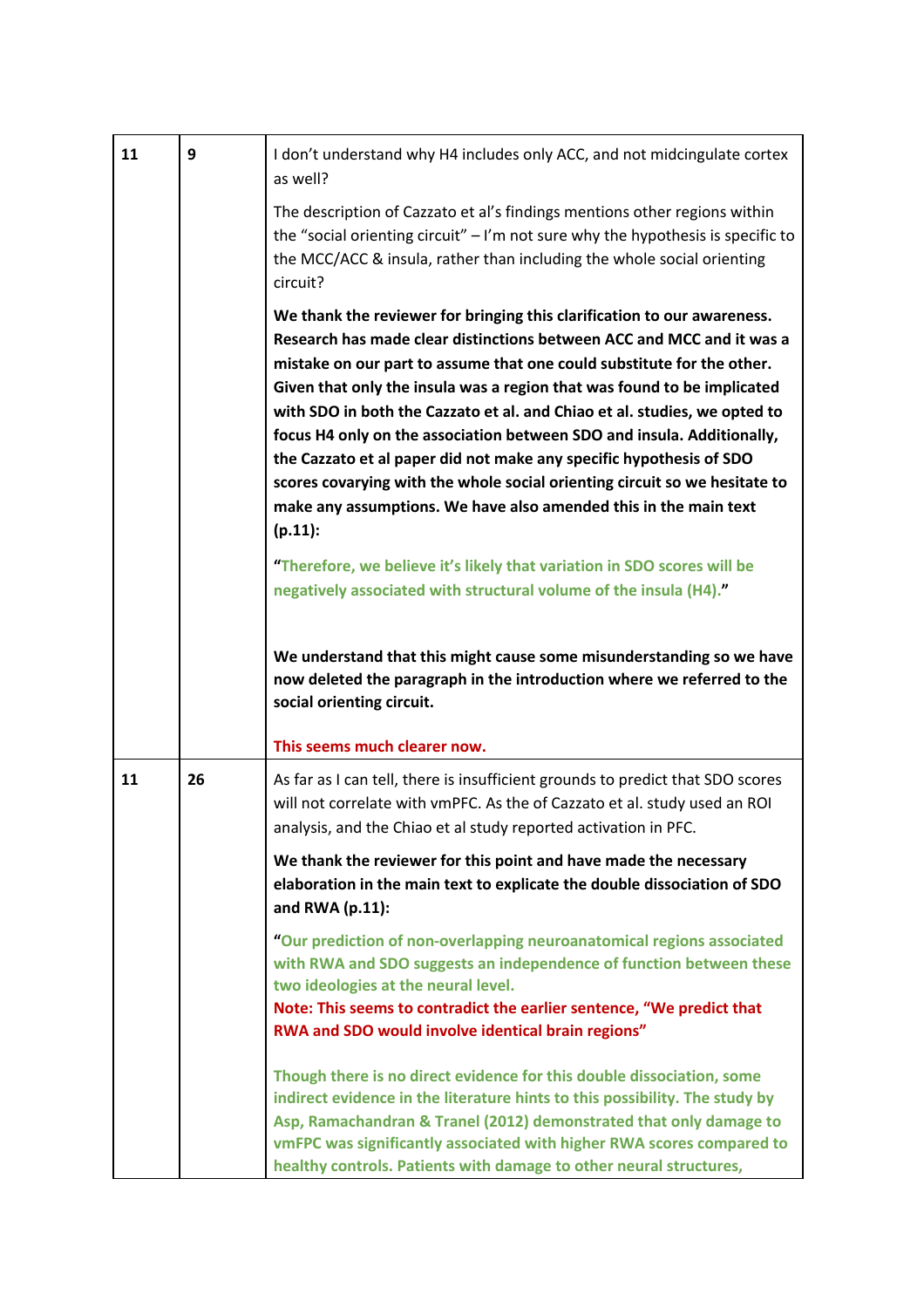| including those that are involved with emotion, did not show this<br>increase in RWA scores. The etiologies of these non-vmPFC lesions were<br>not overly specified. Notwithstanding, this distinctiveness of RWA scores<br>associated with only vmPFC damage and not other cortical regions<br>implicated in emotional processing leads us to hypothesise that RWA is<br>likely not to associate with the insula. Importantly, this non-vmPFC lesion<br>group excludes patients with specific damage to the amygdala. Thus, the<br>predicted overlapping association of RWA and SDO with the amygdala<br>remains intact. Moreover, only Chiao et al. (2009) has thus far conducted<br>a whole-brain analysis to identify regions that covary with SDO scores<br>during an fMRI task. SDO scores were a significant predictor of frontal<br>areas, namely, inferior, superior and middle frontal gyri activity, in<br>addition to the aforementioned ACC and insula activity when<br>participants engaged in an empathic task. However, after controlling for<br>age and self-reported dispositional empathy, only the ACC and insula<br>were left as regions significantly associated with SDO scores. To our<br>knowledge, no other studies have conducted a wholebrain analysis<br>involving SDO. Compared with the study by Cazzato et al. (2016), only<br>the insula region consistently covaries with SDO scores across different<br>fMRI tasks. Based on the limited research on this topic, we hypothesise<br>that SDO but not RWA will be associated with the insula and RWA but<br>not SDO will be associated with vmPFC." |
|--------------------------------------------------------------------------------------------------------------------------------------------------------------------------------------------------------------------------------------------------------------------------------------------------------------------------------------------------------------------------------------------------------------------------------------------------------------------------------------------------------------------------------------------------------------------------------------------------------------------------------------------------------------------------------------------------------------------------------------------------------------------------------------------------------------------------------------------------------------------------------------------------------------------------------------------------------------------------------------------------------------------------------------------------------------------------------------------------------------------------------------------------------------------------------------------------------------------------------------------------------------------------------------------------------------------------------------------------------------------------------------------------------------------------------------------------------------------------------------------------------------------------------------------------------------------------------------------------------------------------------------|
| We thank the reviewer for highlighting this inconsistency in the main<br>text. We have rephrased this statement to emphasise that the non-<br>overlapping neuroanatomical regions are in tandem to the overlapping<br>region $(p.11)$ :<br>"Our prediction of non-overlapping neuroanatomical regions associated<br>with RWA and SDO suggests that these two ideologies also recruit<br>separate brain regions that reflect the different underlying beliefs that<br>underlie RWA and SDO as predicted by the DPM model."                                                                                                                                                                                                                                                                                                                                                                                                                                                                                                                                                                                                                                                                                                                                                                                                                                                                                                                                                                                                                                                                                                            |
|                                                                                                                                                                                                                                                                                                                                                                                                                                                                                                                                                                                                                                                                                                                                                                                                                                                                                                                                                                                                                                                                                                                                                                                                                                                                                                                                                                                                                                                                                                                                                                                                                                      |

| 17 | 14 | Sex should be controlled for as well as age                                                                                                                                                                                                                                                                                                                                                                                                                                                                                   |
|----|----|-------------------------------------------------------------------------------------------------------------------------------------------------------------------------------------------------------------------------------------------------------------------------------------------------------------------------------------------------------------------------------------------------------------------------------------------------------------------------------------------------------------------------------|
|    |    | We agree with the reviewer and we will include age, gender as covariates<br>in the model. As per another reviewer's recommendation, we have also<br>included global brain volume in the form of total intracranial volume as<br>an additional covariate. Please see the detailed description on p.19:                                                                                                                                                                                                                         |
|    |    | "In these analyses, we intend to control for total intracranial volume<br>(TIV), age and gender by including them into the regression model as<br>independent "nuisance" variables. TIV is an important variable to<br>account for particularly in ROI-based volumetric measures because such<br>subtle differences in regional brain volume may be confounded by<br>individual differences in overall brain size (O'Brien et al., 2011). We are<br>also controlling for age not only because TIV varies as a function of age |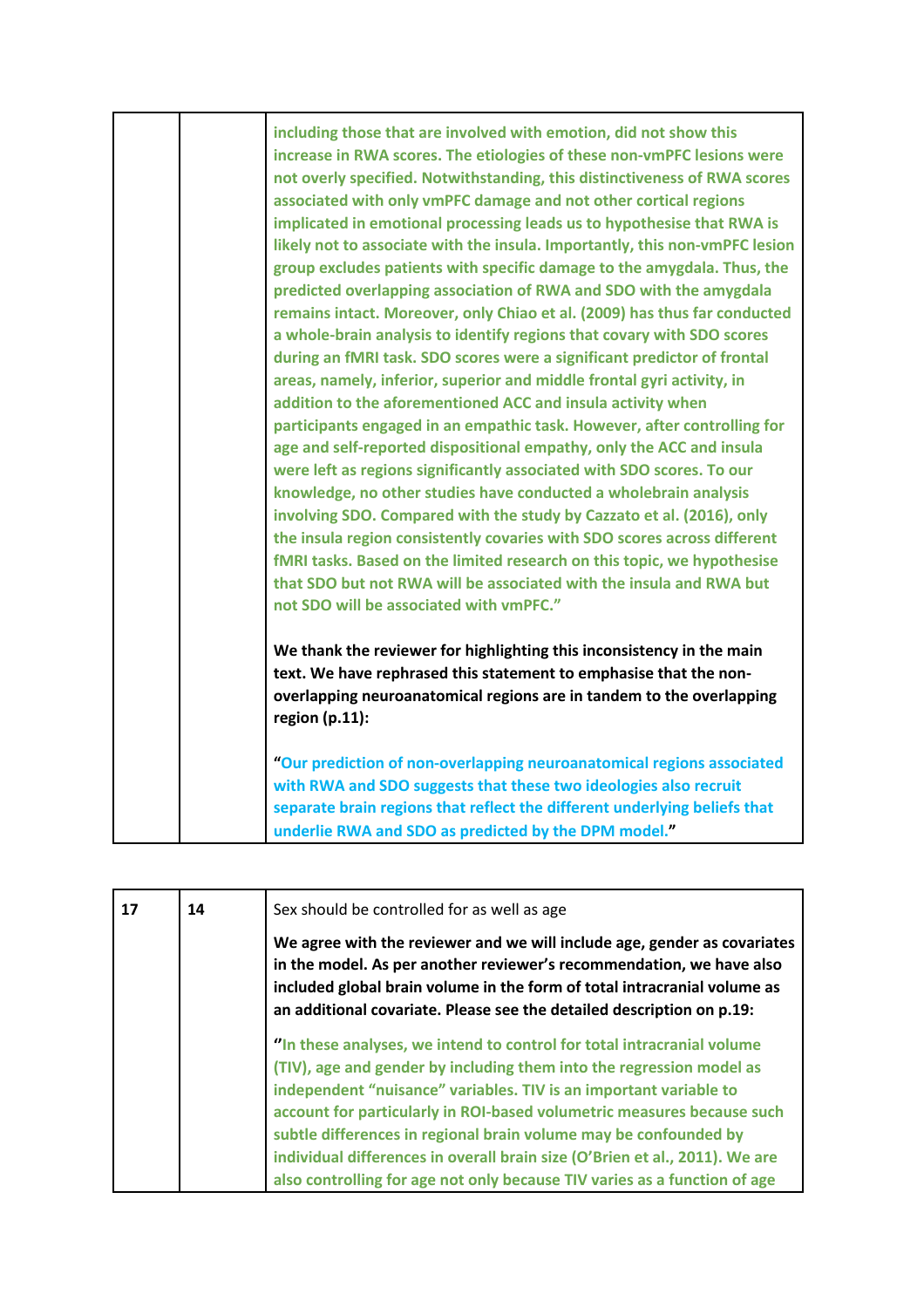| (Bartholomeusz et al., 2002), but also because both RWA and SDO have<br>been shown to decrease with age (Altemeyer, 1998; Ruffman et al.,<br>2020). Accounting for age is also necessitated in this study because the<br>analysis will include participants from two different age groups, a young<br>adult sample and a middle-aged adult sample. We would expect both<br>self-report and volumetric brain differences between these two age<br>groups so including age in the regression model will minimise confounds<br>due to age differences. Finally, past research also suggests a gender<br>difference in self-reports of RWA and SDO. In particular, women tend to<br>report higher RWA scores than men (Brandt & Henry, 2012) whereas<br>men tend to report higher SDO scores than women (Pratto et al., 1994).<br>Combined with an overall brain volume differences between men and<br>women (Kaufmann et al., 2001; Ruigrok et al., 2014; Takahashi et al.,<br>2011), we reckoned controlling for gender would facilitate in identifying<br>significant neuroanatomical correlates, as we predict with the age<br>variable. We would like to emphasise that although system-justifying<br>ideologies and regional (and overall) brain volume do seem to vary with<br>age and gender, these are treated as nuisance variables in the main<br>analysis as they do not comprise the main objectives of the study." |
|------------------------------------------------------------------------------------------------------------------------------------------------------------------------------------------------------------------------------------------------------------------------------------------------------------------------------------------------------------------------------------------------------------------------------------------------------------------------------------------------------------------------------------------------------------------------------------------------------------------------------------------------------------------------------------------------------------------------------------------------------------------------------------------------------------------------------------------------------------------------------------------------------------------------------------------------------------------------------------------------------------------------------------------------------------------------------------------------------------------------------------------------------------------------------------------------------------------------------------------------------------------------------------------------------------------------------------------------------------------------------------------------------------------------------|
| Note that intracranial volumes are entered in a distinct section of SPM's<br>VBM module, rather than as variables in the specification of the linear<br>model.                                                                                                                                                                                                                                                                                                                                                                                                                                                                                                                                                                                                                                                                                                                                                                                                                                                                                                                                                                                                                                                                                                                                                                                                                                                               |
| We thank the reviewer for this point!                                                                                                                                                                                                                                                                                                                                                                                                                                                                                                                                                                                                                                                                                                                                                                                                                                                                                                                                                                                                                                                                                                                                                                                                                                                                                                                                                                                        |

**We thank the reviewer for this insightful suggestion and have implemented a combined ROI and whole brain analysis approach to our study. We have added an additional subsection, "2.9. Whole Brain Analysis Plan" (p.20):** 

**"To supplement the a priori ROI analysis, we will also be conducting a whole brain analysis using the DARTEL package in SPM12. As with the ROI analysis, RWA or SDO scores will be used as contrasts to test significance of regressions coefficients from zero value. Similarly, age, gender and TIV will be included as covariates. Significance thresholds will be set at a peak-level threshold of** *p* **< 0.05 with family-wise error (FWE) correction, and uncorrected voxel-wise level of** *p* **< 0.001."**

**As I noted, the research questions ("Is/are there any brain region/s …) are ones that can only be answered by whole-brain analysis, so it seems the wrong way round to say that the whole-brain analysis will supplement the ROI analyses.** 

**We thank the reviewer for this insight. The whole brain analysis should take precedence given the research questions posed. As such, we have switched the order of the subsections to reflect this precedence (p. 20):**

**"***2.8. Whole Brain Analysis*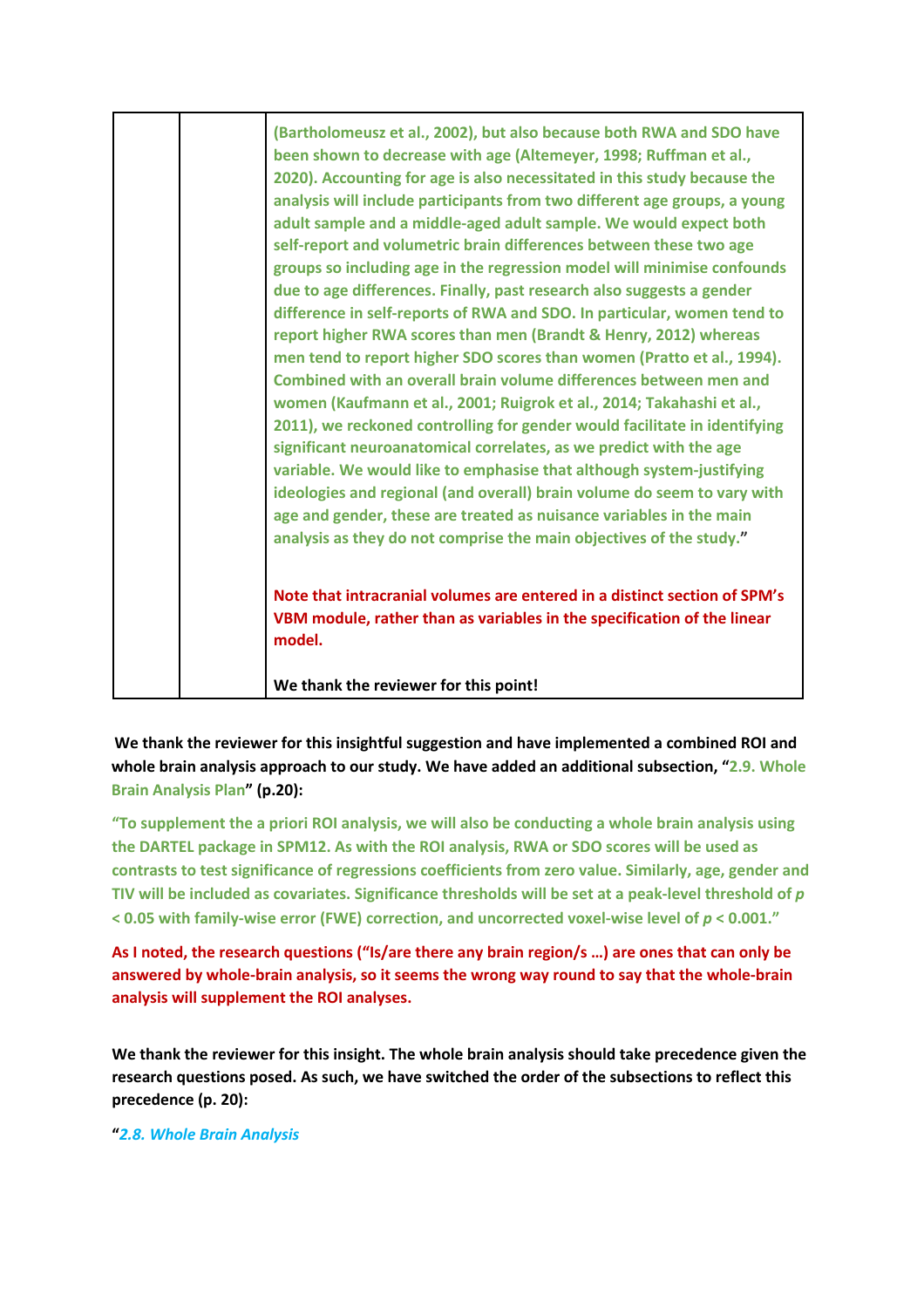**We will be conducting an exploratory whole brain analysis using the DARTEL package in SPM12. RWA or SDO scores will be used as contrasts to test significance of regressions coefficients from zero value. Significance thresholds will be set at a peak-level threshold of** *p* **< 0.05 with familywise error (FWE) correction, and uncorrected voxel-wise level of** *p* **< 0.001.**

**In these analyses, we intend to control for total intracranial volume (TIV), age and gender by including them into the regression model as independent "nuisance" variables. TIV is an important variable to account for particularly in ROI-based volumetric measures because such subtle differences in regional brain volume may be confounded by individual differences in overall brain size (O'Brien et al., 2011). We are also controlling for age not only because TIV varies as a function of age (Bartholomeusz et al., 2002), but also because both RWA and SDO have been shown to decrease with age (Altemeyer, 1998; Ruffman et al., 2020). Accounting for age is also necessitated in this study because the analysis will include participants from two different age groups, a young adult sample and a middle-aged adult sample. We would expect both self-report and volumetric brain differences between these two age groups so including age in the regression model will minimise confounds due to age differences. Finally, past research also suggests a gender difference in self-reports of RWA and SDO. In particular, women tend to report higher RWA scores than men (Brandt & Henry, 2012) whereas men tend to report higher SDO scores than women (Pratto et al., 1994). Combined with an overall brain volume difference between men and women (Kaufmann et al., 2001; Ruigrok et al., 2014; Takahashi et al., 2011), we reckoned to control for gender would facilitate in identifying significant neuroanatomical correlates, as we predict with the age variable. We would like to emphasise that although system-justifying ideologies and regional (and overall) brain volume do seem to vary with age and gender, these are treated as nuisance variables in the main analysis as they do not comprise the main objectives of the study.**

**We intend to measure the mean grey matter volume (GMV). We will investigate the association between GMV and scores in the RWA and SDO scales using multiple regression analyses. Each multiple regression analysis will use ordinary least squares models with the GMV as the dependent variable, and RWA (or SDO) score, gender, age and TIV as independent variables.**

#### *2.9 ROI Analysis*

**To supplement the exploratory whole brain analysis, an a priori ROI analysis will also be conducted. The ROI analyses will focus on these predictions: the gray matter volume of the amygdala will be positively associated with both RWA and SDO scores (H2), gray matter volume of the vmPFC will be negatively associated with only RWA (H3) and gray matter volume of the insula will be negatively associated with only SDO (H4). Specifically, our main independent variables of**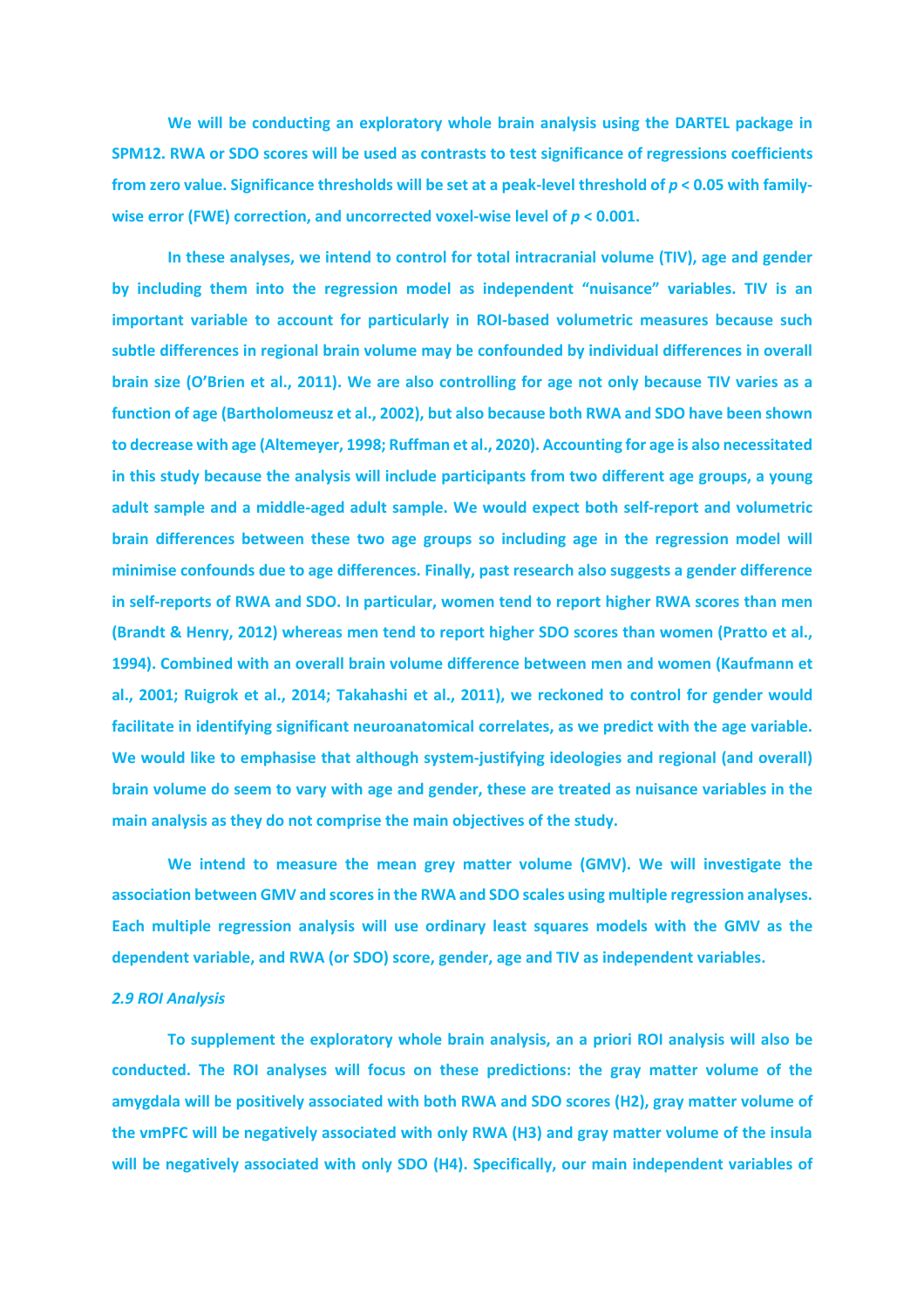**interest are the two measures of system-justifying ideologies (i.e. RWA and SDO scores). These regions were selected based on previous research implicating these respective regions to RWA, SDO or both. With respect to the amygdala, this is the only hypothesis that is based on a previously conducted neuroanatomical study (Nam et al., 2017). However, we would like to reiterate that neither the RWA nor SDO scales were analysed in the full sample of the study. Instead, a general system justification scale was used (Kay & Jost, 2003). These items tap on similar beliefs consistent with high RWA (e.g. "In general, you find society to be fair") or SDO (e.g. "Society is set up so that people usually get what they deserve"). It is worth noting that Nam et al. (2017) previously did not find a significant correlation between SDO and amygdala volume. However, the absence of a relationship may likely have been due to the relatively small sample size (N = 37) used to analyse this relationship. Equipped with a more well-powered sample, our study (N = 82) presents a more definitive measure of a neuroanatomical correlate not only of SDO but also RWA. Therefore, we reasoned that RWA and SDO are likely to also correlate with amygdala volume (H2), as does the general system justification scale in the study by Nam et al. The link between vmPFC and RWA is also unique among the three hypotheses in that it is the only one based on a set of neuropsychological studies involving neurology patients with a lesion in this brain region (Asp, Manzel, et al., 2012; Asp, Ramachandra & Tranel, 2012; Asp & Tranel, 2013). This points to a specific role of the vmPFC in modulating RWA ideologies, such that damage to this region leads to a manifested change in both RWA scores and outcomes related to RWA such as increased religious fundamentalism (Asp, Ramachandran & Tranel, 2012) and more generally, a magnified susceptibility to misleading information (Asp, Manzel, et al., 2012). We believe it is not that farfetched to suspect that the regional volume in vmPFC correlates with the degree of ascription to RWA (H3). Finally, the insula was identified primarily from an fMRI study by Chiao et al. (2009) that found this region to correlate significantly with SDO scores during a pain perception task. This same region was detected in another study using a different task so we can be confident that these correlations are not simply an idiosyncrasy of a specific task type (Cazzato et al., 2015). However, it is worth mentioning that the insula was implicated in this latter study as part of the 'social orienting circuit' in the brain but was not reported to be directly correlated to SDO scores. Nevertheless, both studies taken at face value did use tasks that tap on the essence of SDO – that is the preference for dominance in terms of observing the pain of others (Chiao et al., 2009) or perceived similarity in others (Cazzato et al., 2015). Therefore, based on the limited literature on this topic, we argue that there is value in the present structural ROI-based analysis and we do expect SDO scores to correlate with both regional volumes of ACC and insula (H4).**